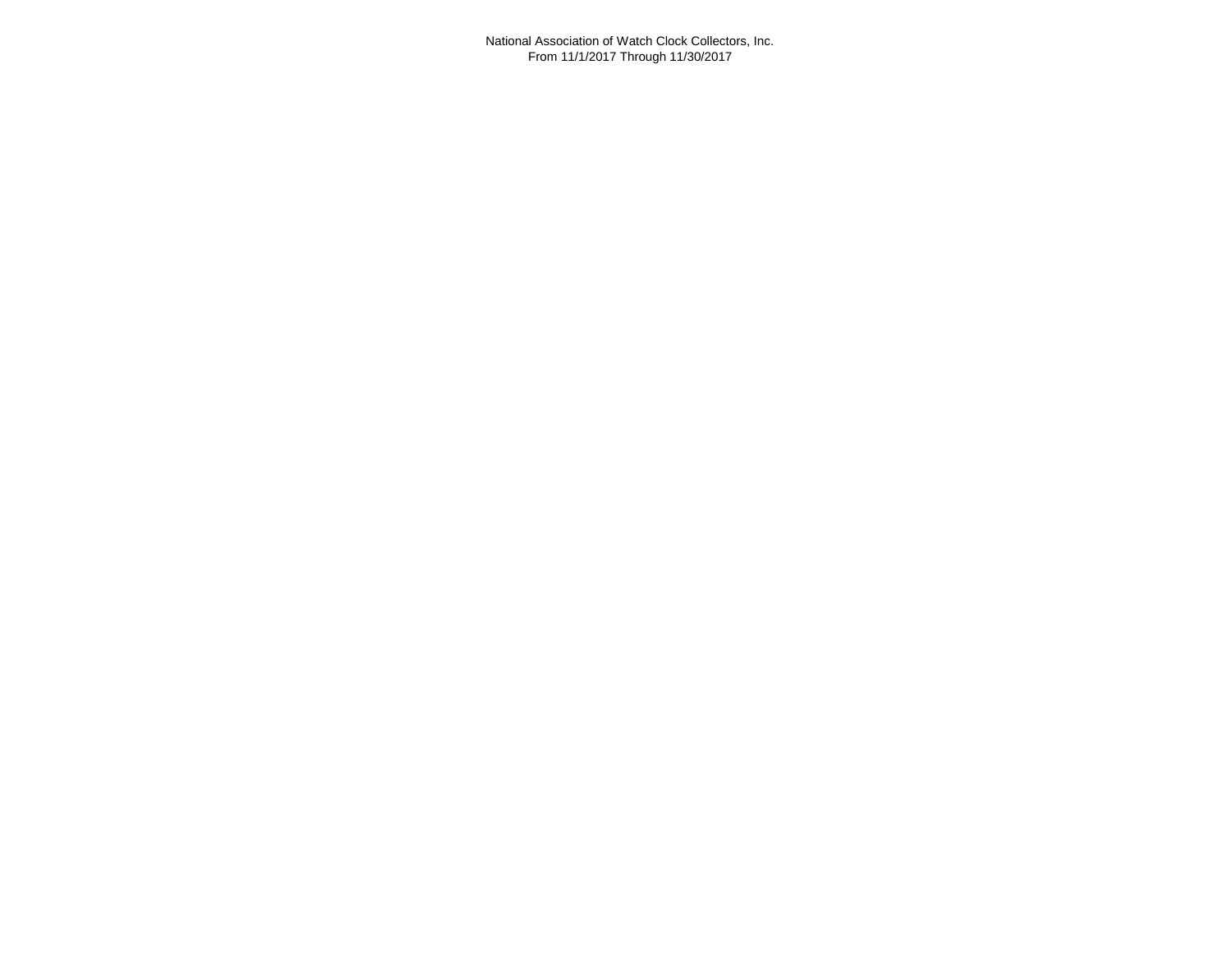02 - Temp Funds

# (In Whole Numbers)

|                                 | <b>Current Month</b><br>Actual | <b>Current Month</b><br><b>Budget</b> | Variance    | Last Year Current<br>Month Actual | <b>YTD Actual</b> | <b>YTD Budget</b> | <b>YTD Budget</b><br>Variance | Last Year<br>Actual |
|---------------------------------|--------------------------------|---------------------------------------|-------------|-----------------------------------|-------------------|-------------------|-------------------------------|---------------------|
| <b>REVENUE</b>                  |                                |                                       |             |                                   |                   |                   |                               |                     |
| <b>ADMINISTRATION</b>           | 71                             |                                       |             |                                   |                   |                   |                               |                     |
| <b>MEMBERS SERVICES</b>         |                                | 280                                   | (209)       | 63                                | 2,132             | 2,240             | (108)                         | 5,711               |
| <b>DEVELOPMENT</b>              | $\Omega$                       | $\Omega$                              | $\Omega$    | 50                                | 0                 | $\Omega$          | $\Omega$                      | 200                 |
|                                 | $\mathbf 0$                    | 1,200                                 | (1,200)     | 1,050                             | 5,250             | 7,600             | (2,350)                       | 5,259               |
| PUBLISHING SERVICES             | 750                            | 200                                   | 550         | $\mathbf 0$                       | 6,656             | 1,200             | 5,456                         | $\overline{0}$      |
| <b>FACILITIES</b>               | $\mathbf 0$                    | 0                                     | 0           | 2,238                             | 12,500            | 0                 | 12,500                        | 3,738               |
| <b>MUSEUM</b>                   | 14,419                         | 160                                   | 14,259      | 5,041                             | 24,936            | 1,280             | 23,656                        | 20,371              |
| <b>EDUCATION</b>                | $\mathbf 0$                    | $\mathbf 0$                           | $\mathbf 0$ | $\mathbf 0$                       | 12,500            | 2,000             | 10,500                        | 12,566              |
| <b>LIBRARY SERVICES</b>         | 400                            | 900                                   | (500)       | 1,674                             | 5,935             | 7,100             | (1, 165)                      | 12,129              |
| BOARD/COMMITTEES                | 109                            | 80                                    | 29          | 14                                | 4,415             | 640               | 3,775                         | (1,783)             |
| <b>Total REVENUE</b>            | 15,750                         | 2,820                                 | 12,930      | 10,131                            | 74,325            | 22,060            | 52,265                        | 58,192              |
| <b>EXPENSES</b>                 |                                |                                       |             |                                   |                   |                   |                               |                     |
| <b>ADMINISTRATION</b>           | $\mathbf 0$                    | $\mathbf 0$                           | 0           | $\mathbf 0$                       | 1,771             | 1,940             | 169                           | 3,247               |
| <b>DEVELOPMENT</b>              | 1,500                          | 2,875                                 | 1,375       | 1,550                             | 2,462             | 38,100            | 35,638                        | 5,768               |
| PUBLISHING SERVICES             | 75                             | 0                                     | (75)        | 0                                 | 1,393             | 1,100             | (293)                         | 12                  |
| <b>FACILITIES</b>               | $\Omega$                       | $\Omega$                              | $\Omega$    | $\Omega$                          | 134               | $\Omega$          | (134)                         | $\Omega$            |
| <b>MUSEUM</b>                   | 9,117                          | 200                                   | (8,917)     | 9,272                             | 19,016            | 3,700             | (15, 316)                     | 12,671              |
| <b>EDUCATION</b>                | 1,913                          | $\mathbf 0$                           | (1, 913)    | 0                                 | 13,924            | 10,800            | (3, 124)                      | 904                 |
| <b>LIBRARY SERVICES</b>         | 832                            | 980                                   | 148         | 144                               | 6,051             | 7,845             | 1,794                         | 6,034               |
| BOARD/COMMITTEES                | $\Omega$                       | $\Omega$                              | 0           | $\Omega$                          | 50                | 140               | 90                            | (1,424)             |
| <b>Total EXPENSES</b>           | 13,437                         | 4,055                                 | (9, 382)    | 10,966                            | 44,800            | 63,625            | 18,825                        | 27,212              |
| NET REVENUE OVER/UNDER EXPENSE! | 2,313                          | (1, 235)                              | 3,548       | (835)                             | 29,525            | (41, 565)         | 71,090                        | 30,980              |
| <b>CAPITAL EXPENDITURES</b>     |                                |                                       |             |                                   |                   |                   |                               |                     |
| TEMP RESTRICTED FUNDS           | $\mathbf 0$                    | $\mathbf 0$                           | 0           | 17,765                            | 24,601            | 24,601            | 0                             | 52,159              |
| <b>LESS: EXPENDITURES</b>       |                                |                                       |             |                                   |                   |                   |                               |                     |
| <b>INFORMATION SERVICES</b>     | 0                              | $\mathbf 0$                           | 0           | (17, 765)                         | 0                 | 0                 | 0                             | $\Omega$            |
| <b>LIBRARY SERVICES</b>         | 0                              | 0                                     | 0           | $\mathbf 0$                       | (24, 601)         | (24, 601)         | 0                             | (52, 159)           |
| NET CAPITAL EXPENDITURES        | $\mathbf 0$                    | $\Omega$                              | $\mathbf 0$ | $\mathbf 0$                       | 0                 | 0                 | $\Omega$                      | $\mathbf 0$         |